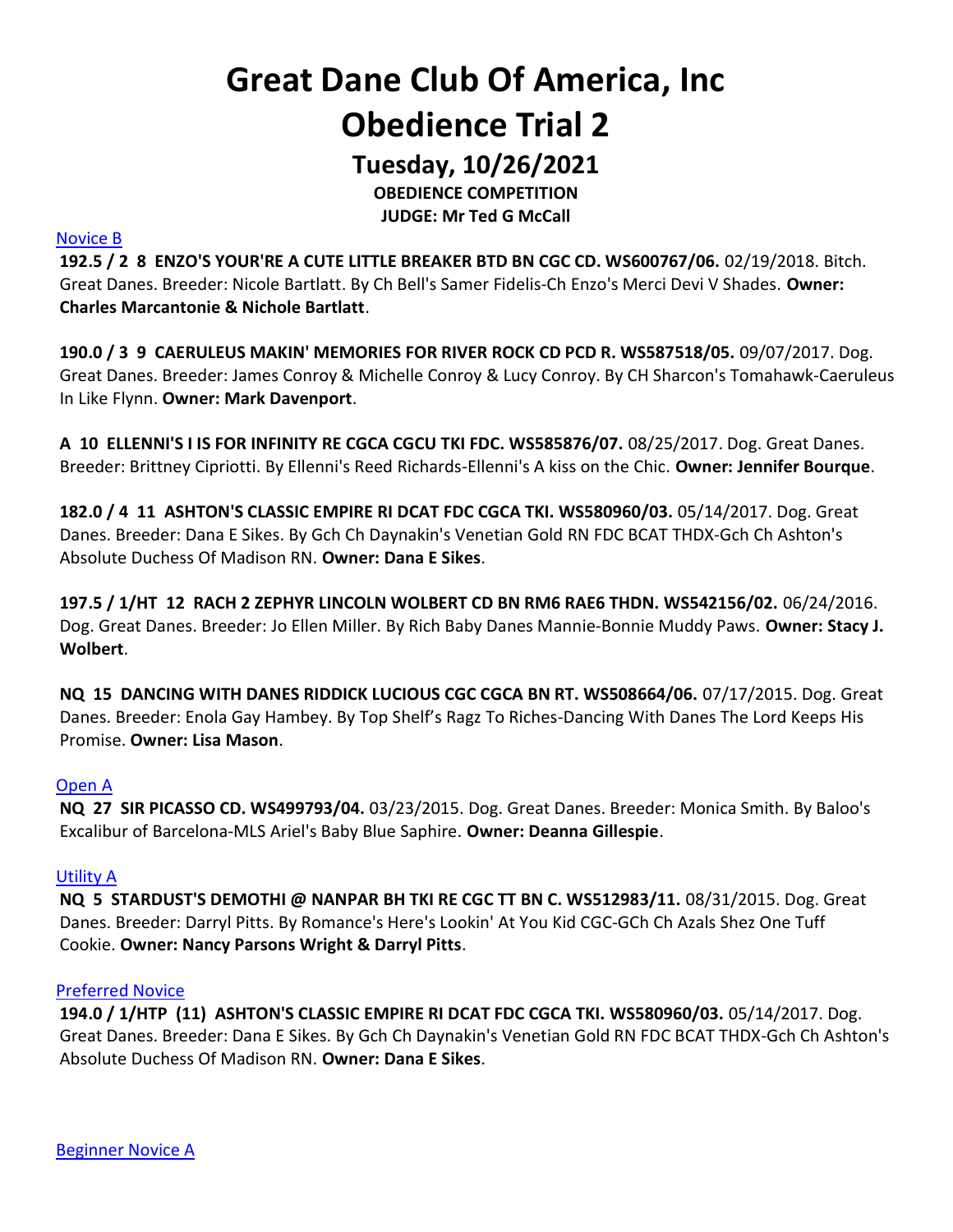## Great Dane Club Of America, Inc Obedience Trial 2

### Tuesday, 10/26/2021

OBEDIENCE COMPETITION

JUDGE: Mr Ted G McCall

186.0 / 4 6 Ch CHANOZ YOU ARE LOVED. WS687246/01. 06/25/2020. Dog. Great Danes. Breeder: Lori Beilke. By GCHB CH Chanoz Tada's Gift Of Friendship-Ch Chanoz Clap Your Hands. Owner: Gabriella Lori Michaela Beilke/Marc Cunningham.

192.0 / 1 7 Ch OLD-MISSIONS DANEMARKS HIGH INSPIRATIONS. WS512589/04. 08/20/2015. Bitch. Great Danes. Breeder: Stephanie Blades Karen Martin. By GCH CH Danemarks Sergeant At Arms-Danemarks Golden Girl. Owner: Gabriella Beilke Karen Martin.

191.0 / 2 20 CH DEVINE'S BLACKLISTER DOC HOLLIDAY. 57804307. 07/10/2017. Dog. Great Danes. Breeder: Gail Holmes. By GCHG Creek Danes I'm The Head Honcho El Jefe V En-GCH Unity's No Ordinary Love. Owner: Ashley Ferrell.

A 21 BEAR CREEK'S LIVING A PERFECT LIFE. WS683537/02. 04/04/2020. Bitch. Great Danes. Breeder: Carrie Beaty. By GCH CH Northernaire Living By High Standards @ Be-Bremen Madd Ox Sweetheart. Owner: Lance Strum.

186.5 / 3 22 SEVENHAWK'S FIRST WISH UPON A LUCKY STAR BCAT RATO. WS663304/11. 11/14/2019. Bitch. Great Danes. Breeder: Ashley & Christopher Gandees. By GCH WindyCity-Orion's Guitar Hero-GCH Lovesong Twinkle Twinkle Lucky Star V Saravill. Owner: Ashley & Christopher Gandees.

#### Beginner Novice B

192.0 / 1 (11) ASHTON'S CLASSIC EMPIRE RI DCAT FDC CGCA TKI. WS580960/03. 05/14/2017. Dog. Great Danes. Breeder: Dana E Sikes. By Gch Ch Daynakin's Venetian Gold RN FDC BCAT THDX-Gch Ch Ashton's Absolute Duchess Of Madison RN. Owner: Dana E Sikes.

185.0 18 GCH CH STARDUST'S A LITTLE LESS CONVERSATION BN RE. WS590057/03. 09/13/2017. Bitch. Great Danes. Breeder: Darryl Pitts & Brian O'Donnell & Wendy O'Donnell. By Ch Chanoz If Your Happy And You Know It-Gch Ch Stardust's Stealin' The Spotlight. Owner: Shinae Perry & Darryl Pitts & Brian O'Donnell.

186.0 19 PACIFIC BLUE'S BLAZIN' BOOMER CGCA BCAT. WS545945/01. 08/09/2016. Dog. Great Danes. Breeder: Mrs. Tracy Mae Coomes. By Maximus Coomes-Zoey Coomes. Owner: Shinae Vedder.

187.5 / 4 23 OHANA'S THE ONE U WANNA C AT KINDRED SPIRIT BN. WS579725. 04/21/2017. Bitch. Great Danes. Breeder: STACIE STERN-LEAPHART & STEVEN LEAPHART. By OHANA'S WHERE WE'RE GOING WE DON'T NEED ROADS-CH OHANA'S MOONLIGHT SERENADE. Owner: Laura Owens.

188.0 / 3 24 DANEMARK'S TALK DERBY TO ME DMDSCGCACGCUTKAATTVHM. 65821108. 04/30/2019. Bitch. Great Danes. Breeder: Karen A Martin/Bernie J Martin. By GCH CH Danemark's Sergeant At Arms-GCH CH Danemark N Glacier Hear Me Roar DCAT. Owner: Traci J Rinoldo.